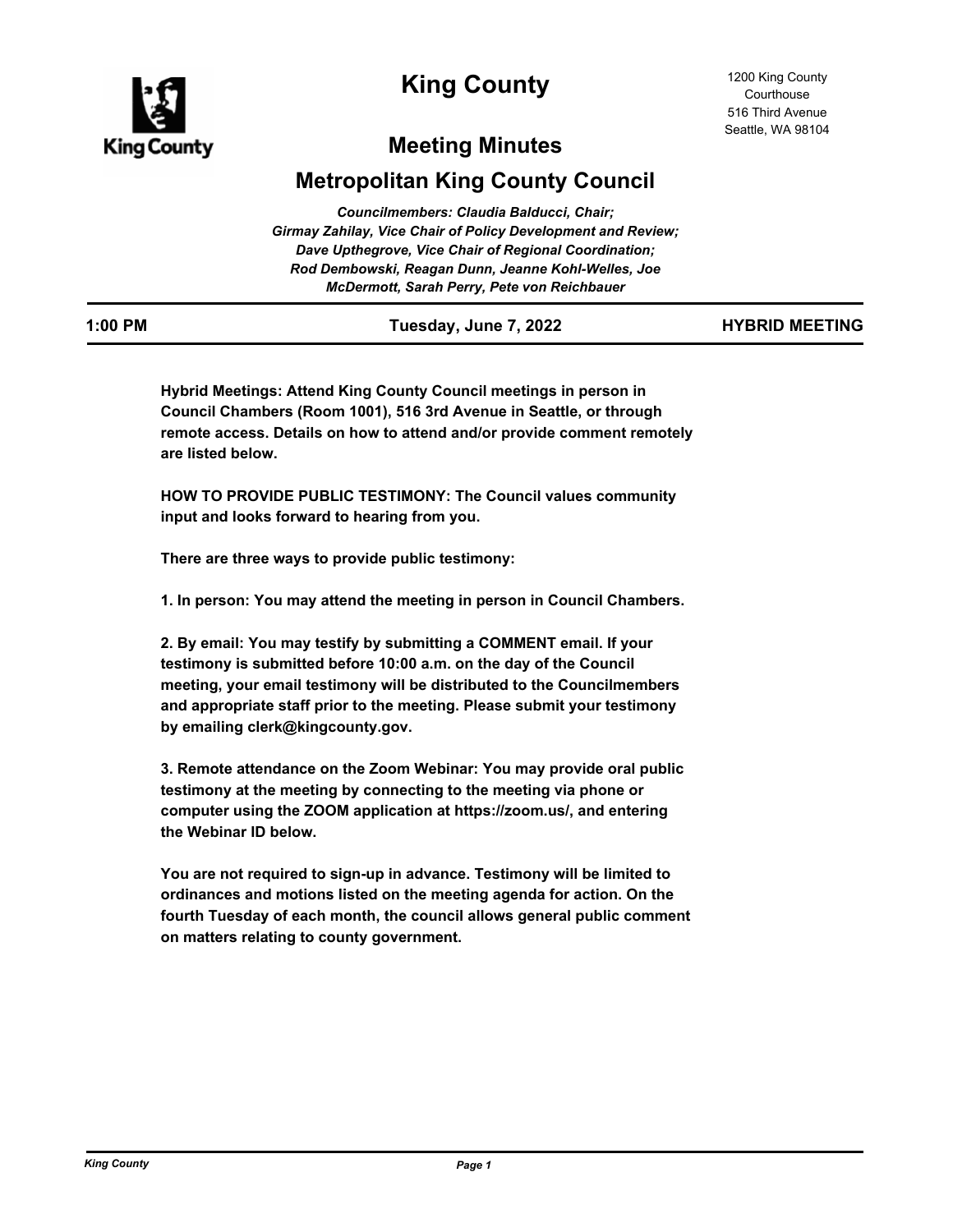## **CONNECTING TO THE WEBINAR**

**Webinar ID: 890 5838 1493**

**If you do not have access to the ZOOM application, you can connect to the meeting by calling 1-253-215-8782 and using the Webinar ID. Connecting in this manner, however, may impact your ability to be unmuted to speak.** 

**You have the right to language access services at no cost to you. To request these services, please contact our Language Access Coordinator, Deandra Stanley at 206-477-7707, or deandra.stanley@kingcounty.gov by 10:00 a.m. the day prior to the meeting.**

**If you do not wish to be called upon for public comment during the meeting, please help us manage the callers and use one of the options below (Live Streaming or King County TV Channel 22).**

**HOW TO LISTEN TO THE MEETING: There are several ways to listen to the meeting if you don't wish to provide public testimony:**

**1. Stream online via this link: https://livestream.com/accounts/15175343/events/4485487, or input the link web address into your web browser.**

**2. Watch King County TV Channel 22 (Comcast Channel 22 and 322(HD), Wave Broadband Channel 22).**

**3. Listen to the meeting by telephone – See "Connecting to the Webinar" above.**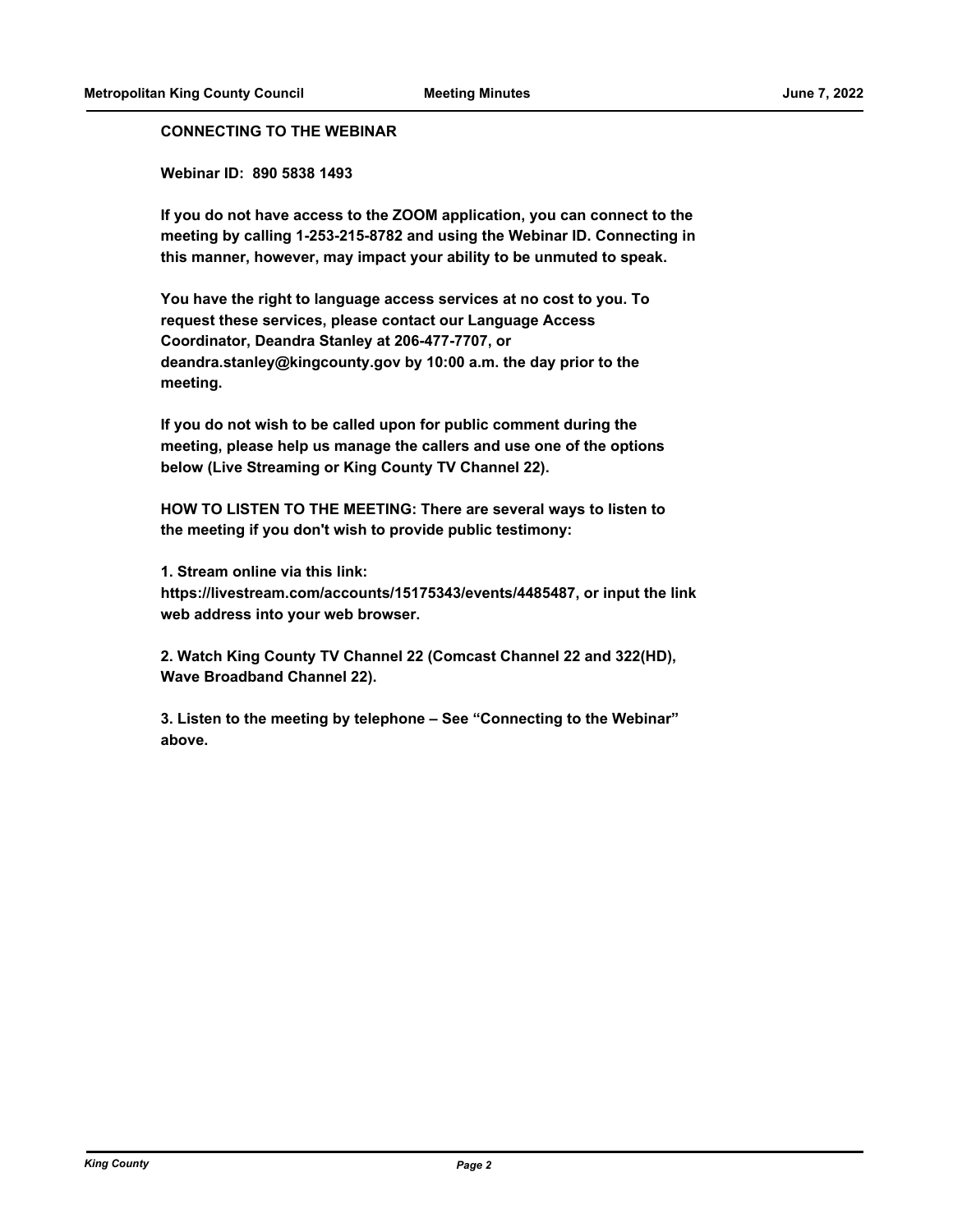## **1. Call to Order**

*The meeting was called to order at 1:03 p.m.*

## **2. Roll Call**

Present: 9 - Balducci, Dembowski, Dunn, Kohl-Welles, Perry, McDermott, Upthegrove, von Reichbauer and Zahilay

## **3. Flag Salute and Pledge of Allegiance**

*Councilmember Perry led the flag salute and Pledge of Allegiance.*

## **4. Approval of Minutes of May 24, 2022**

*Councilmember Zahilay moved to approve the minutes of the May 24, 2022, meeting as presented. Seeing no objection, the Chair so ordered.*

## **5. Additions to the Council Agenda**

*There were no additions.*

## **6. Special Item**

## **Proclamation of June 2022 as LGBTQ+ Pride Month in King County**

*Councilmember McDermott and Councilmember Upthegrove made remarks and presented the proclamation.*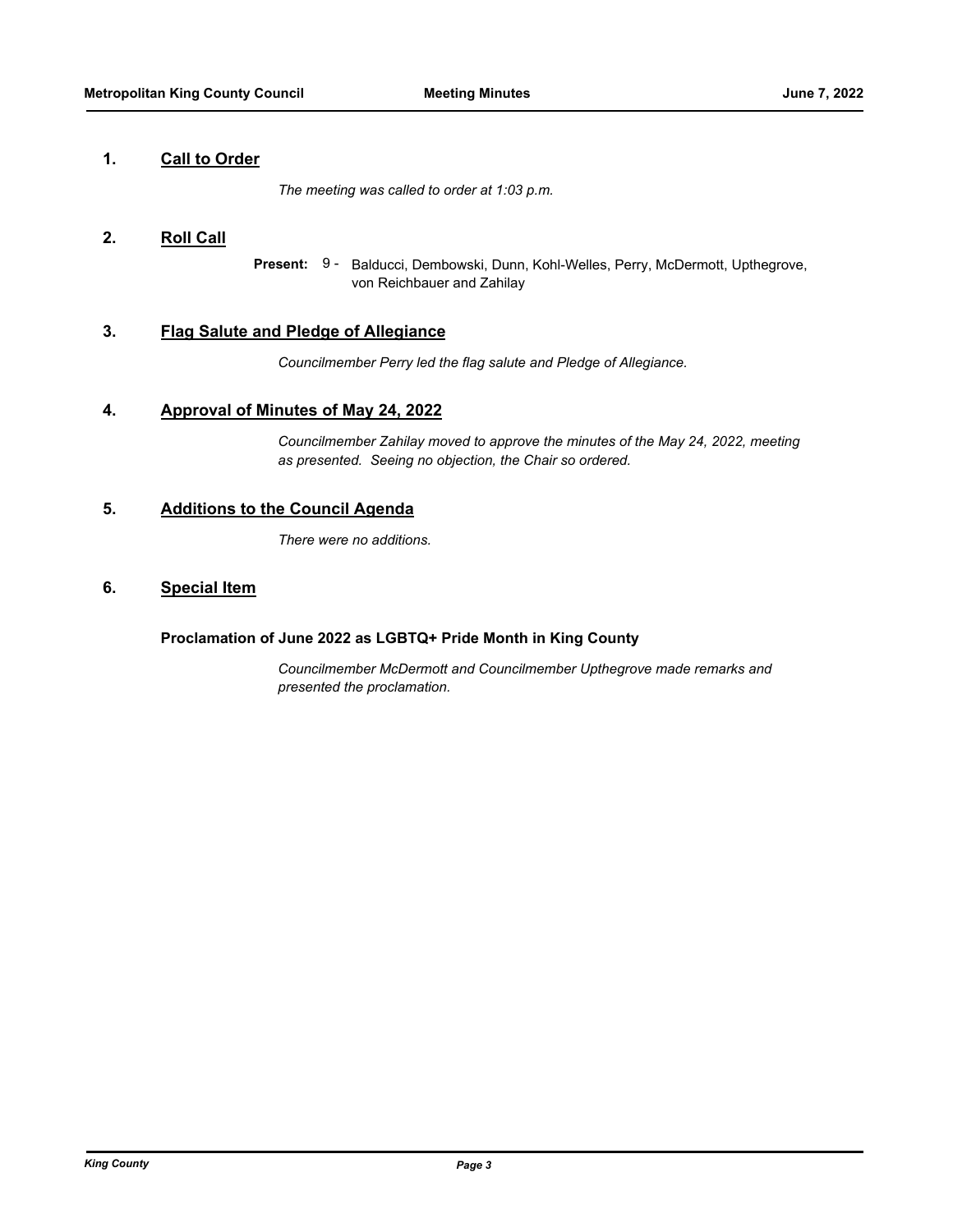# **Hearing and Second Reading of Ordinances from Standing Committees and Regional Committees, and of Ordinances related to Collective Bargaining**

## **There will be one public hearing on Items 7-11 & 19-25**

*The following people spoke: Alex Tsimmerman Marguerite Richard Mark Johnston Stacey Valenzuela Don Huling*

## **Consent Items 7-8**

## **7. [Proposed Ordinance No. 2022-0155](http://kingcounty.legistar.com/gateway.aspx?m=l&id=/matter.aspx?key=23026)**

AN ORDINANCE relating to code changes to establish appropriate timelines necessary to complete the 2024 update to the King County Comprehensive Plan; and amending Ordinance 13147, Section 22, as amended, and K.C.C. 20.18.060 and Ordinance 6949, Section 7, as amended, and K.C.C. 20.44.050.

*Sponsors:* Perry

*The enacted number is 19445.*

**This matter passed on the Consent Agenda.**

## **8. [Proposed Substitute Ordinance No. 2022-0169.2](http://kingcounty.legistar.com/gateway.aspx?m=l&id=/matter.aspx?key=23056)**

AN ORDINANCE authorizing the King County executive to execute an interlocal agreement with the city of Kent to design and overlay South 212th Street between the Green River Bridge and Orillia Road that includes a portion of the project that is unincorporated King County.

*Sponsors:* Perry

*The enacted number is 19446.*

**This matter passed on the Consent Agenda.**

## **Passed On The Consent Agenda**

**A Public Hearing was held and closed. A motion was made by Councilmember Zahilay that the Consent Agenda be passed. The motion carried by the following vote:**

Yes: 9 - Balducci, Dembowski, Dunn, Kohl-Welles, Perry, McDermott, Upthegrove, von Reichbauer, and Zahilay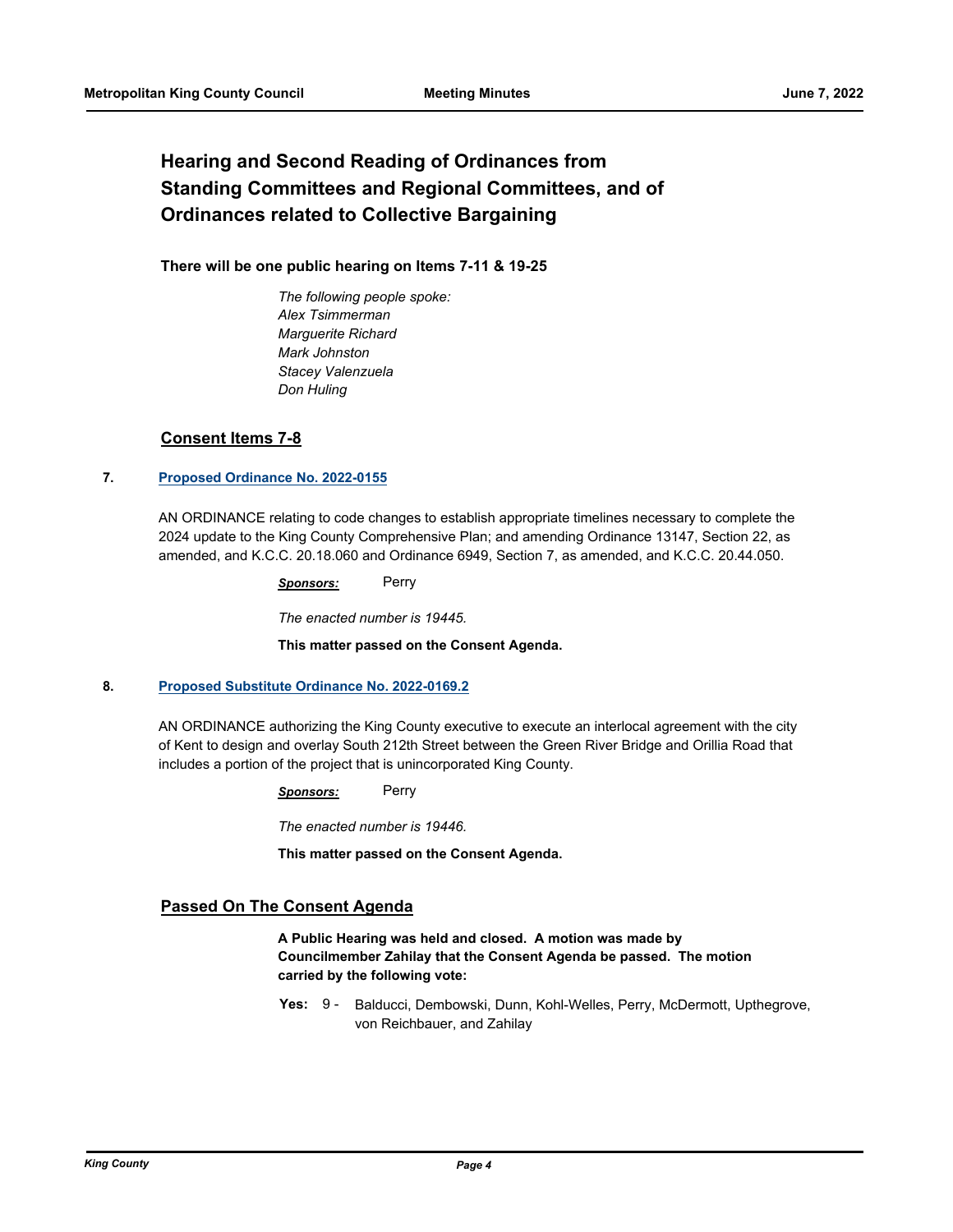## **Budget and Fiscal Management**

#### **9. [Proposed Ordinance No. 2022-0172](http://kingcounty.legistar.com/gateway.aspx?m=l&id=/matter.aspx?key=23076)**

AN ORDINANCE relating to rates and charges for sewage treatment and disposal; and amending Ordinance 12353, Section 2, as amended, and K.C.C. 4A.670.100, Ordinance 18745, Section 2, and Ordinance 11398, Section 1, as amended, and K.C.C. 28.84.055.

*Sponsors:* McDermott

*The enacted number is 19447.*

*Mike Reed, Council Staff, briefed the Council and answered questions.*

*Kamuron Gurol, Division Director, Wastewater Treatment Division, made remarks.*

**A Public Hearing was held and closed. A motion was made by Councilmember McDermott that this Ordinance be Passed. The motion carried by the following vote:**

- Yes: 7 Balducci, Dembowski, Kohl-Welles, Perry, McDermott, Upthegrove, and Zahilay
- **No:** 2 Dunn, and von Reichbauer

## **Transportation, Economy and Environment**

#### **10. [Proposed Ordinance No. 2022-0157](http://kingcounty.legistar.com/gateway.aspx?m=l&id=/matter.aspx?key=23028)**

AN ORDINANCE relating to the sale of biomethane and related environmental attributes held by the county; authorizing the wastewater treatment division to enter into an agreement for the sale of biomethane and environmental attributes associated with purified biomethane produced at the South Wastewater Treatment Plant to Bluesource, LLC.

*Sponsors:* Dembowski

*The enacted number is 19448.*

*Councilmember Dembowski made a motion to relieve the Transportation, Economy and Environment Committee of further consideration pursuant to K.C.C. 1.24.125. The motion carried.*

*Councilmember Dembowski moved Amendment 1. The motion carried.*

**A Public Hearing was held and closed. A motion was made by Councilmember Dembowski that this Ordinance be Passed as Amended. The motion carried by the following vote:**

**Yes:** Balducci, Dembowski, Dunn, Kohl-Welles, Perry, McDermott, Upthegrove, von Reichbauer, and Zahilay Yes:  $9 -$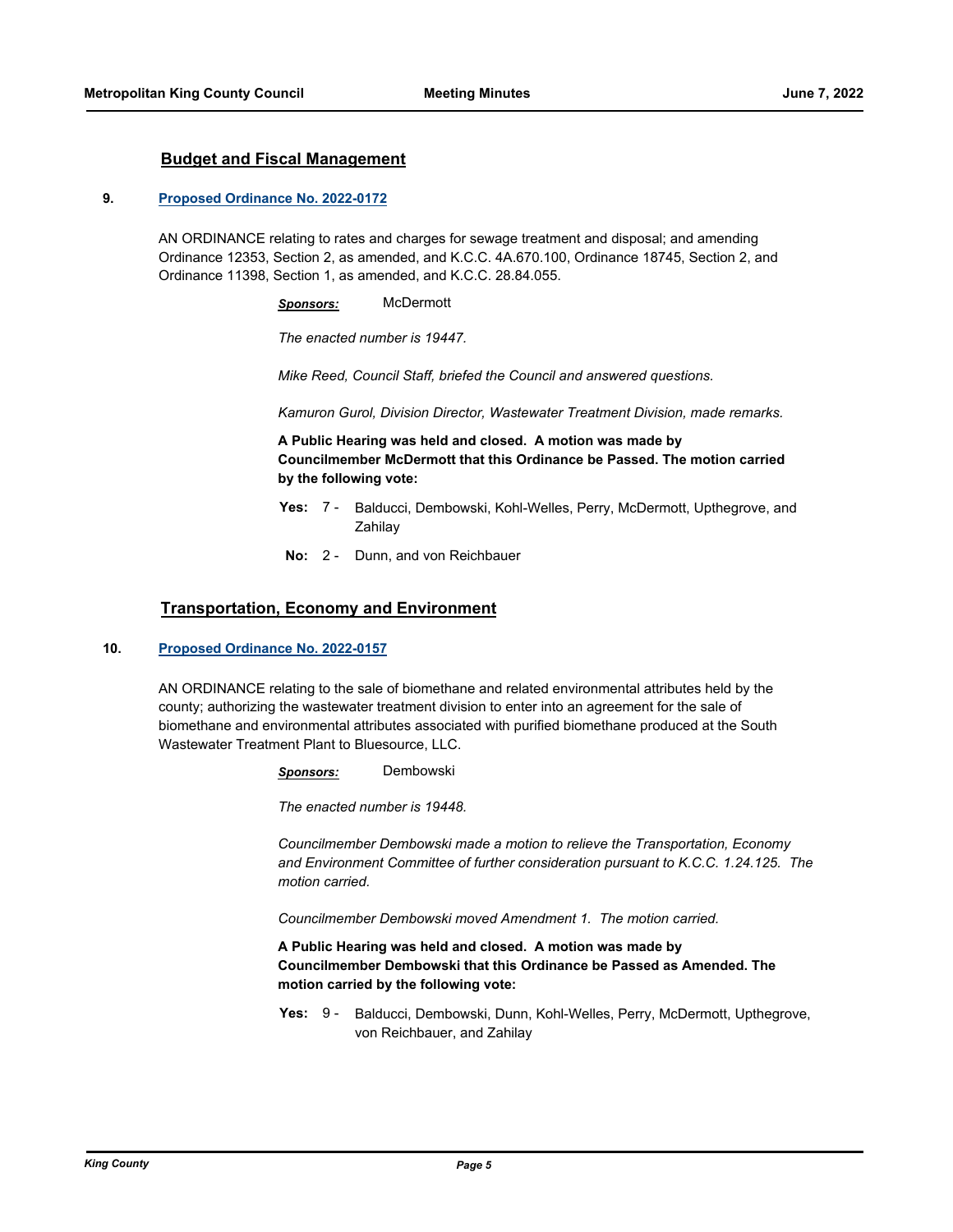# **First Reading of and Action on Emergency Ordinances Without Referral to Committee**

## **11. [Proposed Ordinance No. 2022-0216](http://kingcounty.legistar.com/gateway.aspx?m=l&id=/matter.aspx?key=23155)**

AN ORDINANCE relating to updating the King County Code that governs the foreclosure process for C-PACER to comply with changes in state law; amending Ordinance 19360, Section 3, and K.C.C. 18.19.020; and declaring an emergency.

*Sponsors:* Dembowski

*The enacted number is 19449.*

*Councilmember Dembowski made a motion to suspend the rules to take action on item 11 without referral to committee and to hold the public hearing without waiting the required period. The motion carried.*

*Jenny Giambattista, Council Staff, made remarks and answered questions.*

*Councilmember Dembowski moved Amendment 1. The motion carried.*

**A Public Hearing was held and closed. A motion was made by Councilmember Dembowski that this Ordinance be Passed as Amended. The motion carried by the following vote:**

Yes: 9 - Balducci, Dembowski, Dunn, Kohl-Welles, Perry, McDermott, Upthegrove, von Reichbauer, and Zahilay

# **Hearing Examiner Consent Agenda - Items 12-18**

## **12. [Proposed Substitute Ordinance No. 2022-0134.2](http://kingcounty.legistar.com/gateway.aspx?m=l&id=/matter.aspx?key=22982)**

AN ORDINANCE concurring with the recommendation of the hearing examiner to approve, subject to conditions, the application for public benefit rating system assessed valuation for open space submitted by Full Moon Fever LLC for property located at 14931 108th Lane SW Vashon, WA, designated department of natural resources and parks, water and land resources division file no. E21CT028.

*Sponsors:* Balducci

*The enacted number is 19450*

**This matter passed on the Consent Agenda.**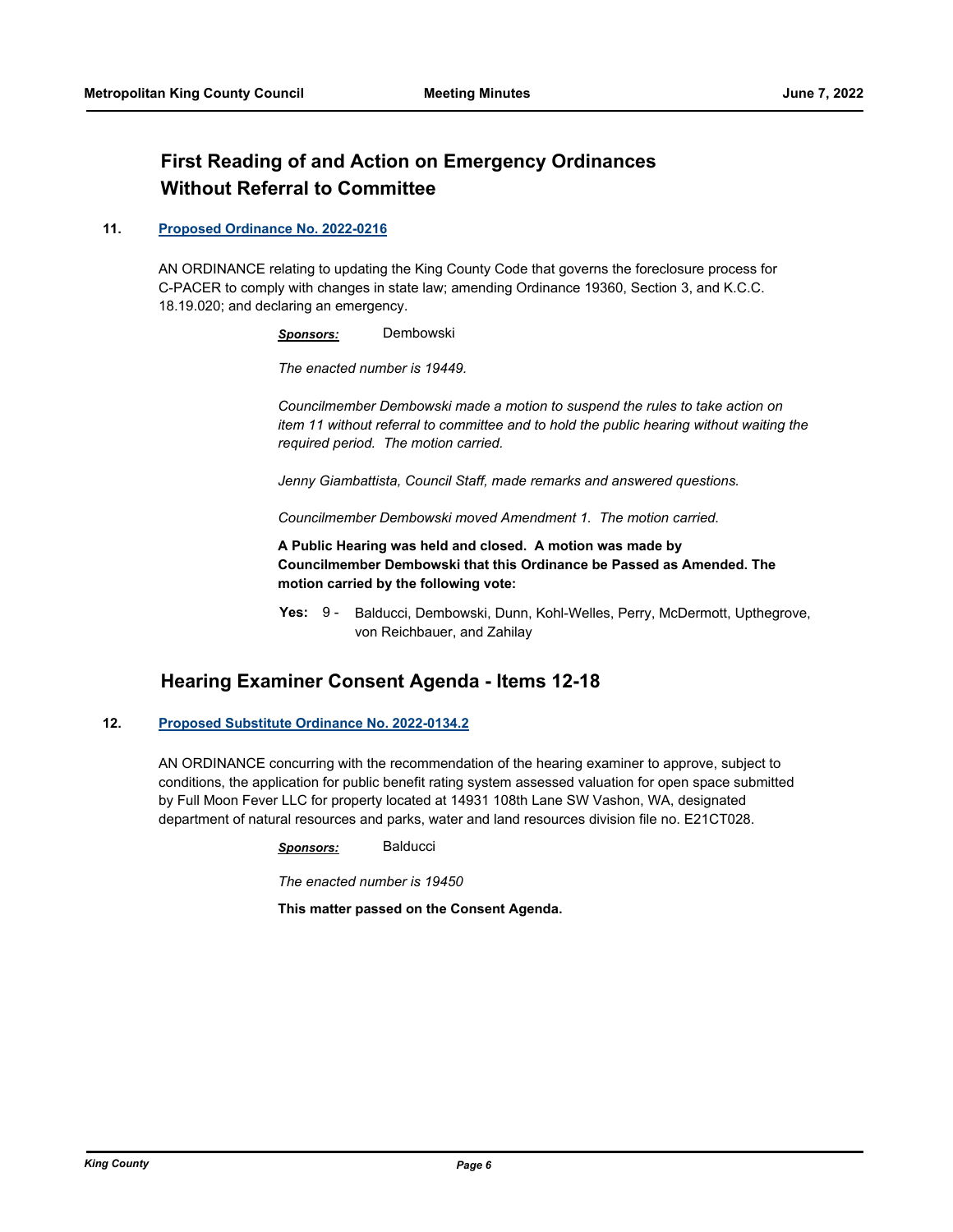### **13. [Proposed Substitute Ordinance No. 2022-0135.2](http://kingcounty.legistar.com/gateway.aspx?m=l&id=/matter.aspx?key=22983)**

AN ORDINANCE concurring with the recommendation of the hearing examiner to approve, subject to conditions, the application for public benefit rating system assessed valuation for open space submitted by Emily Ching and Jason Gold for property located at 25016 75th Avenue SW, Vashon, WA, designated department of natural resources and parks, water and land resources division file no. E21CT036.

*Sponsors:* Balducci

*The enacted number is 19451.*

### **This matter passed on the Consent Agenda.**

## **14. [Proposed Substitute Ordinance No. 2022-0136.2](http://kingcounty.legistar.com/gateway.aspx?m=l&id=/matter.aspx?key=22984)**

AN ORDINANCE concurring with the recommendation of the hearing examiner to approve, subject to conditions, the application for public benefit rating system assessed valuation for open space submitted by Reinlieb Family Trust for property located at 7824 260th Avenue NE, Redmond, WA, designated department of natural resources and parks, water and land resources division file no. E21CT029.

*Sponsors:* Balducci

*The enacted number is 19452.*

### **This matter passed on the Consent Agenda.**

#### **15. [Proposed Substitute Ordinance No. 2022-0137.2](http://kingcounty.legistar.com/gateway.aspx?m=l&id=/matter.aspx?key=22985)**

AN ORDINANCE concurring with the recommendation of the hearing examiner to approve, subject to conditions, the application for public benefit rating system assessed valuation for open space submitted by Michael Tracy for property located at 22930 Landers Road SW, Vashon, WA, designated department of natural resources and parks, water and land resources division file no. E21CT035.

*Sponsors:* Balducci

*The enacted number is 19453.*

#### **This matter passed on the Consent Agenda.**

## **16. [Proposed Substitute Ordinance No. 2022-0138.2](http://kingcounty.legistar.com/gateway.aspx?m=l&id=/matter.aspx?key=22987)**

AN ORDINANCE concurring with the recommendation of the hearing examiner to approve, subject to conditions, the application for public benefit rating system assessed valuation for open space submitted by Kurt and Kathleen Baker for property located at 10328 244th Avenue NE, Redmond, WA, designated department of natural resources and parks, water and land resources division file no. E21CT030.

*Sponsors:* Balducci

*The enacted number is 19454.*

**This matter passed on the Consent Agenda.**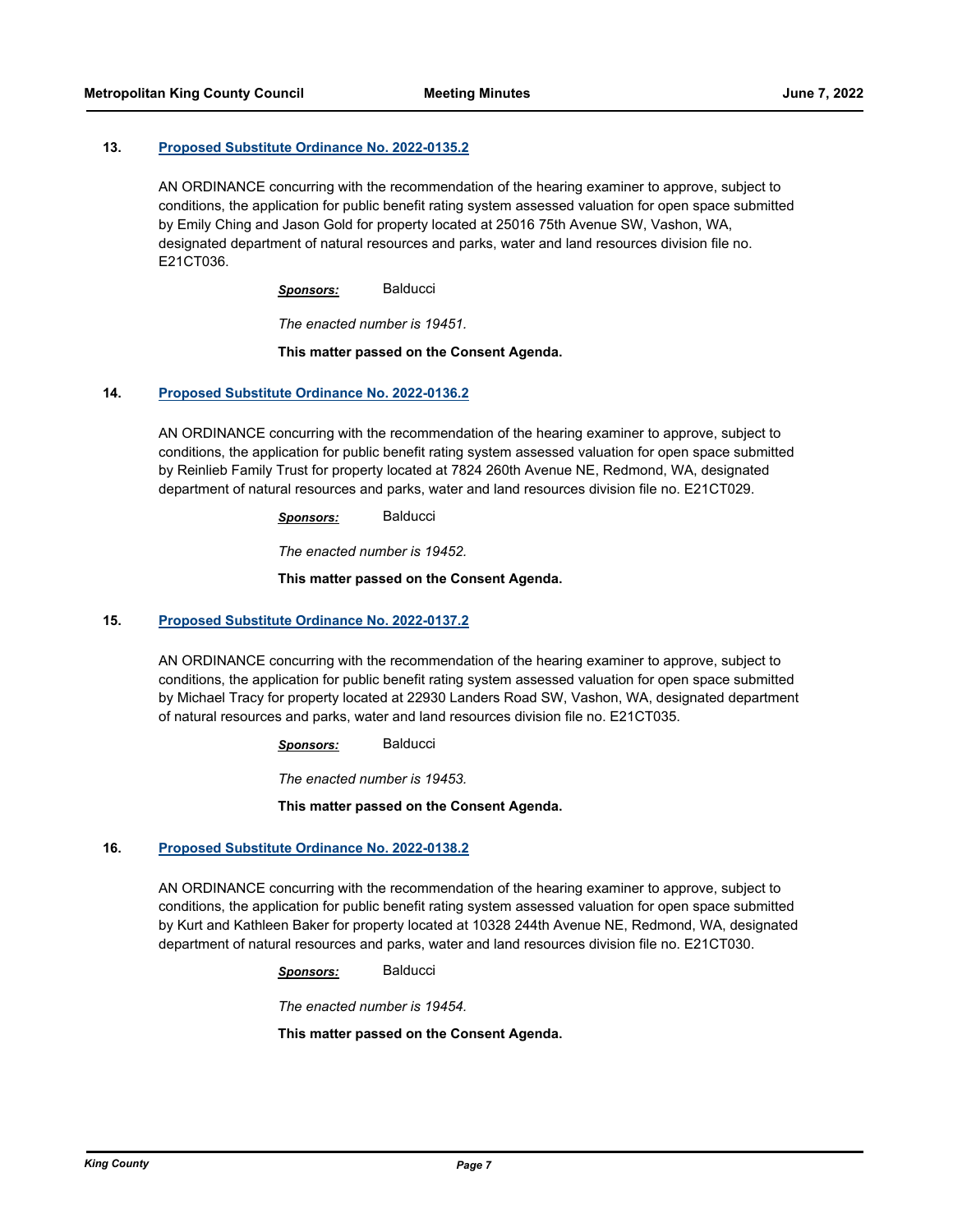### **17. [Proposed Substitute Ordinance No. 2022-0139.2](http://kingcounty.legistar.com/gateway.aspx?m=l&id=/matter.aspx?key=22988)**

AN ORDINANCE concurring with the recommendation of the hearing examiner to approve, subject to conditions, the application for public benefit rating system assessed valuation for open space submitted by Joel and Angela Gregory for property located at 18650 SE 188th Street, Issaquah, WA, designated department of natural resources and parks, water and land resources division file no. E21CT034.

*Sponsors:* Balducci

*The enacted number is 19455.*

**This matter passed on the Consent Agenda.**

#### **18. [Proposed Substitute Ordinance No. 2022-0140.2](http://kingcounty.legistar.com/gateway.aspx?m=l&id=/matter.aspx?key=22989)**

AN ORDINANCE concurring with the recommendation of the hearing examiner to approve, subject to conditions, the application for public benefit rating system assessed valuation for open space submitted by Otter Lake LLC for property located at 182xx W Spring Lake Drive SE, Renton, WA, designated department of natural resources and parks, water and land resources division file no. E21CT032.

*Sponsors:* Balducci

*The enacted number is 19456.*

**This matter passed on the Consent Agenda.**

## **Passed On The Consent Agenda**

**A motion was made by Councilmember Dembowski that the Consent Agenda be passed. The motion carried by the following vote:**

**Yes:** Balducci, Dembowski, Dunn, Kohl-Welles, Perry, McDermott, Upthegrove, von Reichbauer, and Zahilay Yes:  $9 -$ 

# **Motions, from Standing Committees and Regional Committees and Motions related to Collective Bargaining, for Council Action**

## **Consent Items19-22**

## **19. [Proposed Motion No. 2022-0179](http://kingcounty.legistar.com/gateway.aspx?m=l&id=/matter.aspx?key=23096)**

A MOTION confirming the appointment of Hanna Floss to the citizens' elections oversight committee as the representative from the King County Democratic Party.

*Sponsors:* Balducci

*The enacted number is 16138.*

**This matter passed on the Consent Agenda.**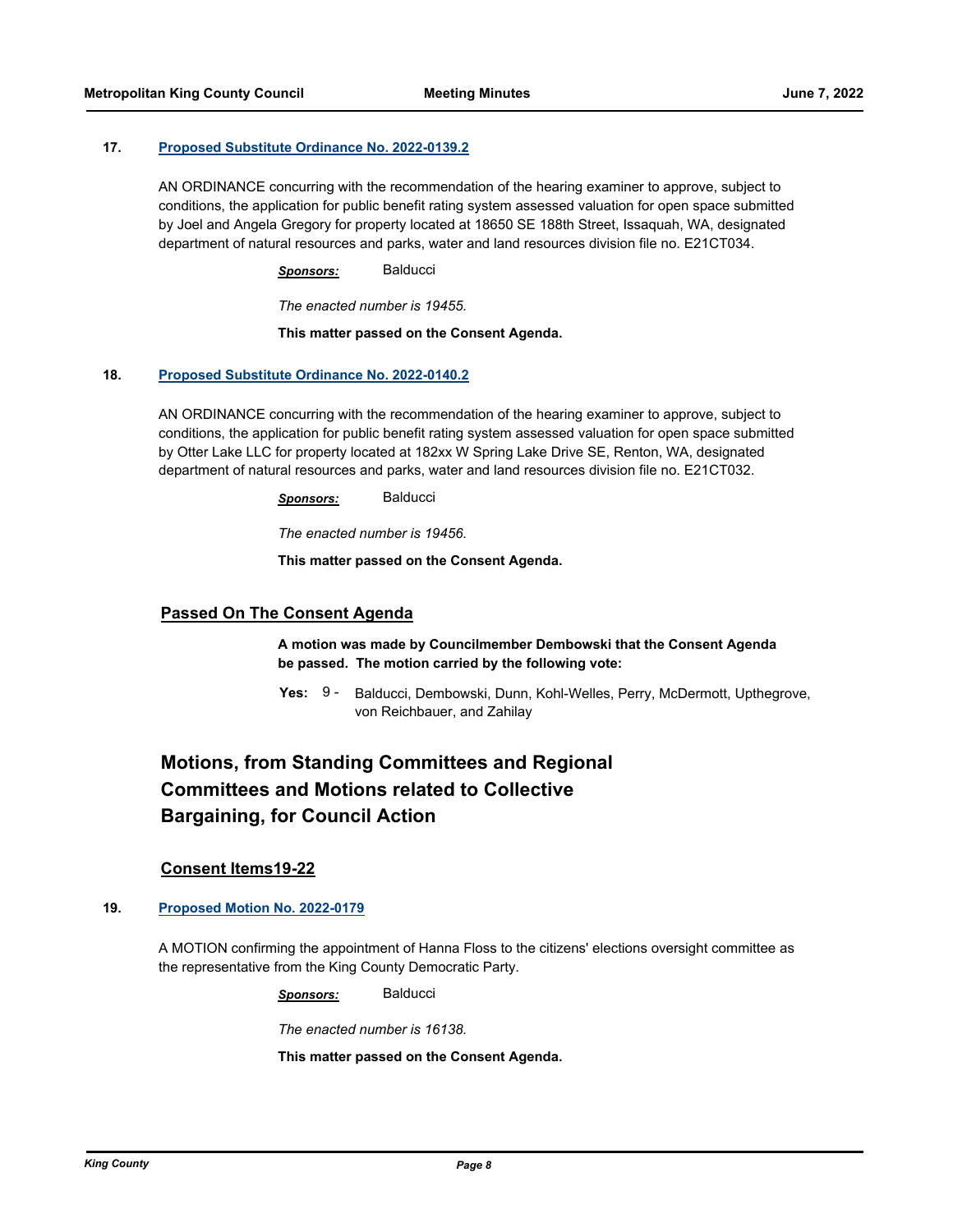### **20. [Proposed Motion No. 2022-0181](http://kingcounty.legistar.com/gateway.aspx?m=l&id=/matter.aspx?key=23099)**

A MOTION confirming the appointment of Kathy Sakahara to the citizens' elections oversight committee as the representative from a nonpartisan organization active in King County that provides elections information to the public.

*Sponsors:* Balducci

*The enacted number is 16139.*

**This matter passed on the Consent Agenda.**

## **21. [Proposed Motion No. 2022-0189](http://kingcounty.legistar.com/gateway.aspx?m=l&id=/matter.aspx?key=23107)**

A MOTION confirming the reappointment of Eliseo Juarez to the citizens' elections oversight committee as the representative of the Spanish-speaking community.

*Sponsors:* Dembowski

*The enacted number is 16140.*

**This matter passed on the Consent Agenda.**

### **22. [Proposed Motion No. 2022-0193](http://kingcounty.legistar.com/gateway.aspx?m=l&id=/matter.aspx?key=23112)**

A MOTION confirming the reappointment of Linda Grez to the citizens' elections oversight committee as a jurisdictional representative from a junior taxing district or a city with a population of under twenty thousand.

*Sponsors:* Perry

*The enacted number is 16141.*

**This matter passed on the Consent Agenda.**

## **Passed On The Consent Agenda**

**A Public Hearing was held and closed. A motion was made by Councilmember Zahilay that the Consent Agenda be passed. The motion carried by the following vote:**

Yes: 9 - Balducci, Dembowski, Dunn, Kohl-Welles, Perry, McDermott, Upthegrove, von Reichbauer, and Zahilay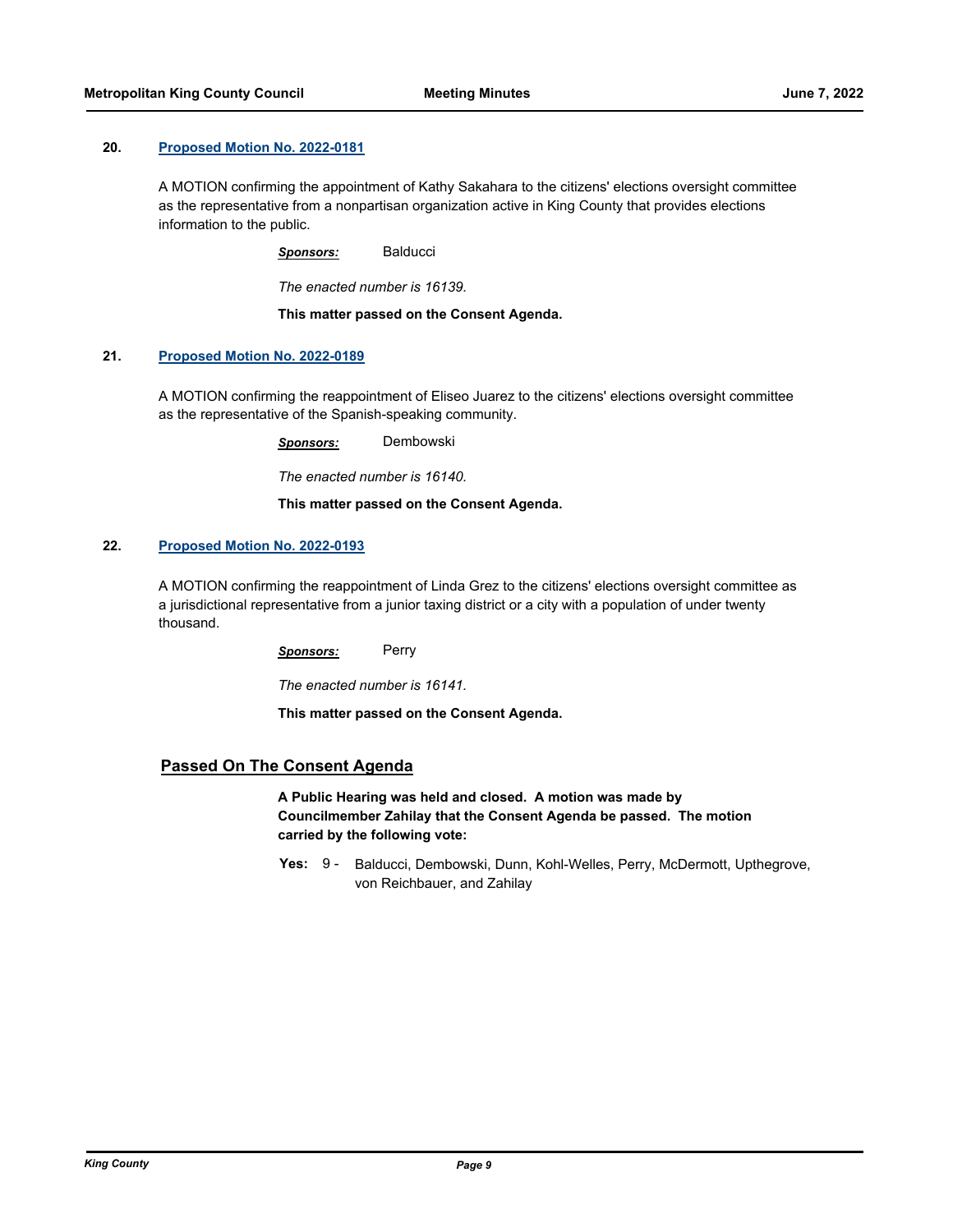## **Local Services and Land Use**

#### **23. [Proposed Substitute Motion No. 2022-0156.2](http://kingcounty.legistar.com/gateway.aspx?m=l&id=/matter.aspx?key=23027)**

A MOTION relating to comprehensive planning, specifying the scope of work for the 2024 update to the King County Comprehensive Plan in accordance with K.C.C. 20.18.060.

*Sponsors:* Perry

*The enacted number is 16142.*

*Erin Auzins, Council Staff, briefed the Council and answered questions.*

*Councilmember Perry moved Amendment 1. The motion carried.*

**A Public Hearing was held and closed. A motion was made by Councilmember Perry that this Motion be Passed as Amended. The motion carried by the following vote:**

**Yes:** Balducci, Dembowski, Dunn, Kohl-Welles, Perry, McDermott, Upthegrove, von Reichbauer, and Zahilay Yes: 9 -

# **Reappointment Consent Agenda - Items 24-25**

## **24. [Proposed Motion No. 2022-0212](http://kingcounty.legistar.com/gateway.aspx?m=l&id=/matter.aspx?key=23151)**

A MOTION confirming the executive's reappointment of Al Guerra, to the King County gender identity and sexual orientation inclusion task force, as an at-large representative.

*Sponsors:* Kohl-Welles

*The enacted number is 16143.*

**This matter passed on the Consent Agenda.**

#### **25. [Proposed Motion No. 2022-0215](http://kingcounty.legistar.com/gateway.aspx?m=l&id=/matter.aspx?key=23154)**

A MOTION confirming the executive's reappointment of Elayne Wylie, to the King County gender identity and sexual orientation inclusion task force, as an at-large representative.

*Sponsors:* Kohl-Welles

*The enacted number is 16144.*

**This matter passed on the Consent Agenda.**

## **Passed On The Consent Agenda**

**A Public Hearing was held and closed. A motion was made by Councilmember Zahilay that the Consent Agenda be passed. The motion carried by the following vote:**

**Yes:** Balducci, Dembowski, Dunn, Kohl-Welles, Perry, McDermott, Upthegrove, von Reichbauer, and Zahilay Yes: 9 -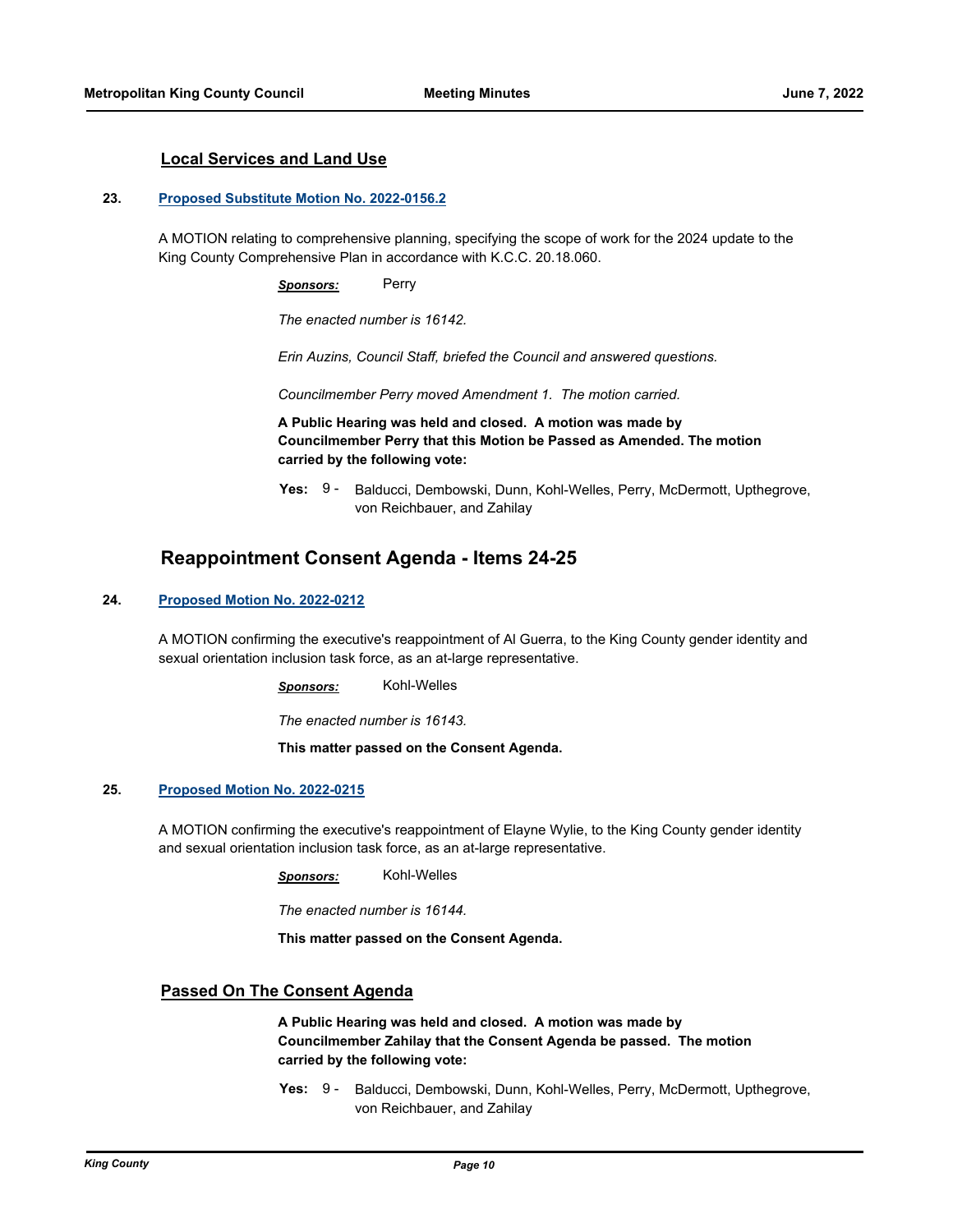# **First Reading and Referral of Ordinances**

## **26. [Proposed Ordinance No. 2022-0198](http://kingcounty.legistar.com/gateway.aspx?m=l&id=/matter.aspx?key=23124)**

AN ORDINANCE relating to King County's open space system and adopting the King County Open Space Plan: Parks, Trails, and Natural Areas 2022 Update as a functional plan of the King County Comprehensive Plan and official county policy guiding the future of the county open space system; amending Ordinance 8657, Section 1, and K.C.C. 20.12.380 and repealing the King County open space plan attached to Ordinance 8657, as amended by Addendum 1 and Addendum 2, Ordinance 16857, Section 1, Attachment A to Ordinance 16857, Ordinance 18309 (part) and Attachment A to Ordinance 18309.

*Sponsors:* Dembowski

**This matter had its first reading and was referred to the Transportation, Economy and Environment Committee.**

## **27. [Proposed Ordinance No. 2022-0200](http://kingcounty.legistar.com/gateway.aspx?m=l&id=/matter.aspx?key=23129)**

AN ORDINANCE approving an application for current use assessment for either public benefit rating system or timber land, or both, submitted by Jean Lenihan for property located at 9713 SW 216th Street, Vashon, WA 98070, designated department of natural resources and parks, water and land resources division file no. E22CT001.

*Sponsors:* Balducci

## **This matter had its first reading and was referred to the Hearing Examiner.**

## **28. [Proposed Ordinance No. 2022-0201](http://kingcounty.legistar.com/gateway.aspx?m=l&id=/matter.aspx?key=23130)**

AN ORDINANCE approving an application for current use assessment for either public benefit rating system or timber land, or both, submitted by Development Services of America, Inc. for property abutting and north and east of the intersection of Wax Orchard Road SW and SW 232nd Street, Vashon, WA 98070, designated department of natural resources and parks, water and land resources division file no. E22CT002.

*Sponsors:* Balducci

**This matter had its first reading and was referred to the Hearing Examiner.**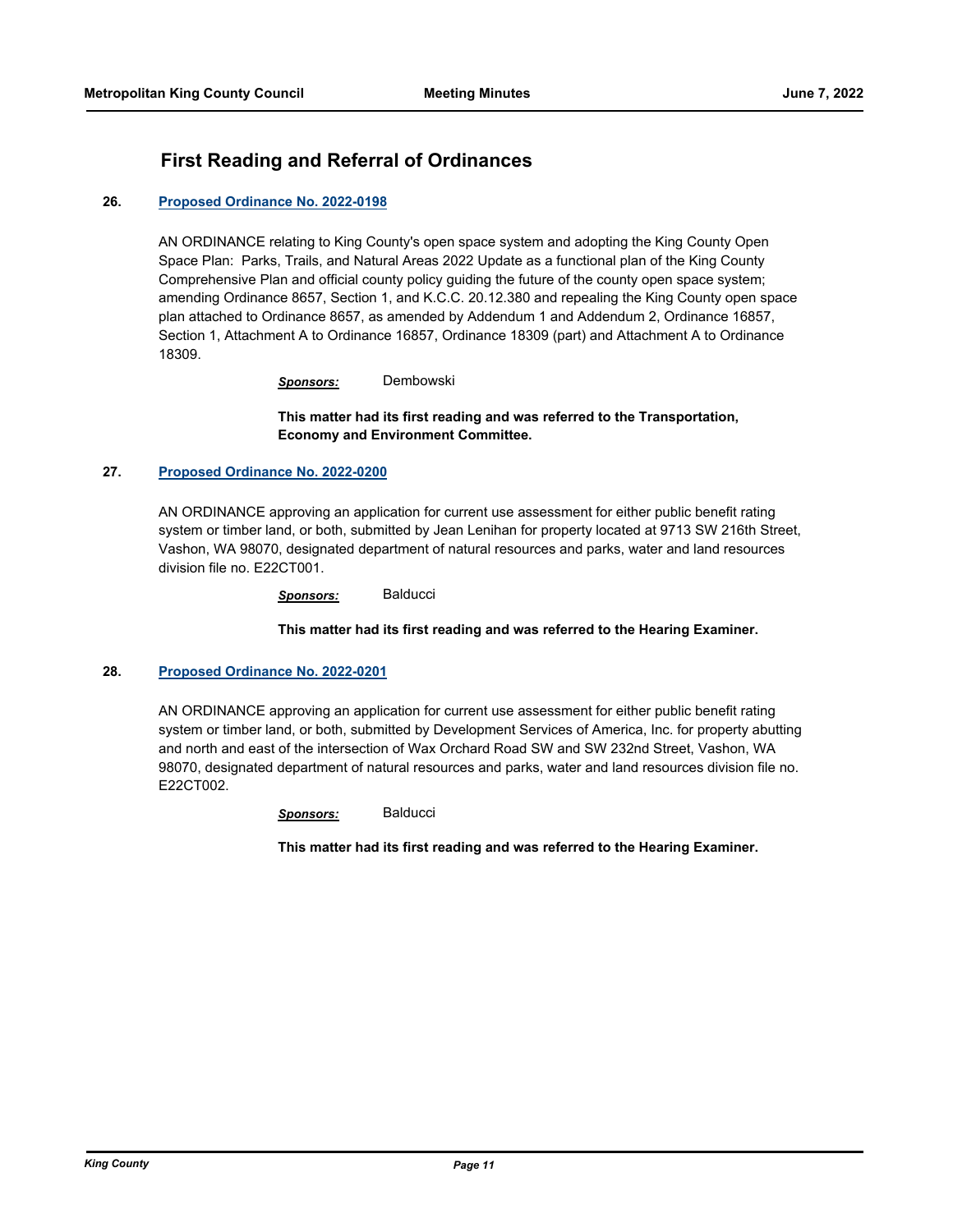#### **29. [Proposed Ordinance No. 2022-0202](http://kingcounty.legistar.com/gateway.aspx?m=l&id=/matter.aspx?key=23131)**

AN ORDINANCE approving an application for current use assessment for either public benefit rating system or timber land, or both, submitted by Development Services of America, Inc. for property located at 11828 SW 232nd Street and 11819 SW 220th Street, Vashon, WA 98070, designated department of natural resources and parks, water and land resources division file no. E22CT002a.

*Sponsors:* Balducci

### **This matter had its first reading and was referred to the Hearing Examiner.**

### **30. [Proposed Ordinance No. 2022-0203](http://kingcounty.legistar.com/gateway.aspx?m=l&id=/matter.aspx?key=23133)**

AN ORDINANCE approving an application for current use assessment for either public benefit rating system or timber land, or both, submitted by Nancy Jackson for property located at 22858 Old Mill Road, Vashon, WA 98070, designated department of natural resources and parks, water and land resources division file no. E22CT004.

*Sponsors:* Balducci

#### **This matter had its first reading and was referred to the Hearing Examiner.**

#### **31. [Proposed Ordinance No. 2022-0205](http://kingcounty.legistar.com/gateway.aspx?m=l&id=/matter.aspx?key=23144)**

AN ORDINANCE relating to public transportation, revising rates of youth fare to zero; and amending Ordinance 13480, Section 2, as amended, and K.C.C. 4A.700.010, Ordinance 12643, Section 12, as amended, and K.C.C. 4A.700.450 and Ordinance 17935, Section 6, as amended, and K.C.C. 4A.700.820.

*Sponsors:* Upthegrove, Zahilay and Balducci

*This is a dual referral first to the Regional Transit Committee and then to the Transportation, Economy and Environment Committee.*

*This is a nonmandatory referral to the Regional Transit Committee under K.C.C. 1.24.065.I as an issue that would benefit from interjurisdictional discussion.*

**This matter had its first reading and was referred to the Regional Transit Committee.**

## **First Reading and Referral of Motions**

### **32. [Proposed Motion No. 2022-0204](http://kingcounty.legistar.com/gateway.aspx?m=l&id=/matter.aspx?key=23139)**

A MOTION requesting the executive convene a work group to advance efforts to integrate law and justice data in King County, requesting a publicly accessible dashboard including integrated law and justice data, and requesting an interim update and an implementation plan.

*Sponsors:* Dunn

**This matter had its first reading and was referred to the Law, Justice, Health and Human Services Committee.**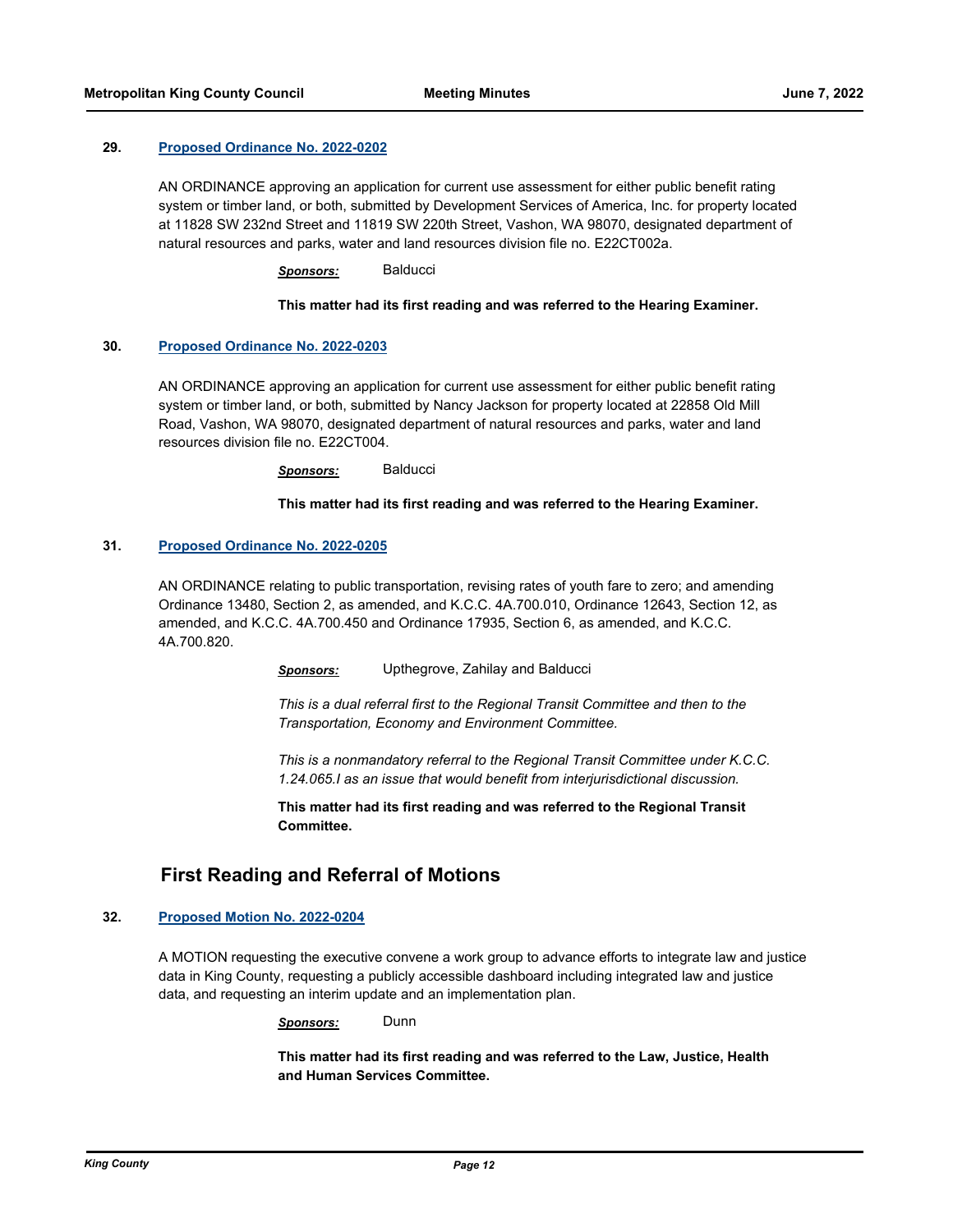#### **33. [Proposed Motion No. 2022-0208](http://kingcounty.legistar.com/gateway.aspx?m=l&id=/matter.aspx?key=23147)**

A MOTION relating to the appointment of Anton Zgraggen to the board of commissioners of King County drainage district No. 2.

*Sponsors:* Upthegrove

**This matter had its first reading and was referred to the Local Services and Land Use Committee.**

#### **34. [Proposed Motion No. 2022-0209](http://kingcounty.legistar.com/gateway.aspx?m=l&id=/matter.aspx?key=23148)**

A MOTION requesting the executive explore procuring infant formula for distribution to qualifying King County residents, disseminate guidance to the public on how to navigate the infant formula shortage and provide a briefing to the council.

*Sponsors:* Dunn

**This matter was Introduced and Referred to the Law, Justice, Health and Human Services Committee**

### **35. [Proposed Motion No. 2022-0210](http://kingcounty.legistar.com/gateway.aspx?m=l&id=/matter.aspx?key=23149)**

A MOTION confirming the executive's appointment of Sam Choi, to the King County gender identity and sexual orientation inclusion task force, representing Gay City.

*Sponsors:* Kohl-Welles

### **This matter had its first reading and was referred to the Committee of the Whole.**

#### **36. [Proposed Motion No. 2022-0211](http://kingcounty.legistar.com/gateway.aspx?m=l&id=/matter.aspx?key=23150)**

A MOTION confirming the executive's appointment of Christina Fogg, to the King County gender identity and sexual orientation inclusion task force, as the King County council representative.

*Sponsors:* Kohl-Welles

**This matter had its first reading and was referred to the Committee of the Whole.**

## **37. [Proposed Motion No. 2022-0213](http://kingcounty.legistar.com/gateway.aspx?m=l&id=/matter.aspx?key=23152)**

A MOTION confirming the executive's appointment of Jose Romero, to the King County gender identity and sexual orientation inclusion task force, representing Pride Foundation.

*Sponsors:* Kohl-Welles

**This matter had its first reading and was referred to the Committee of the Whole.**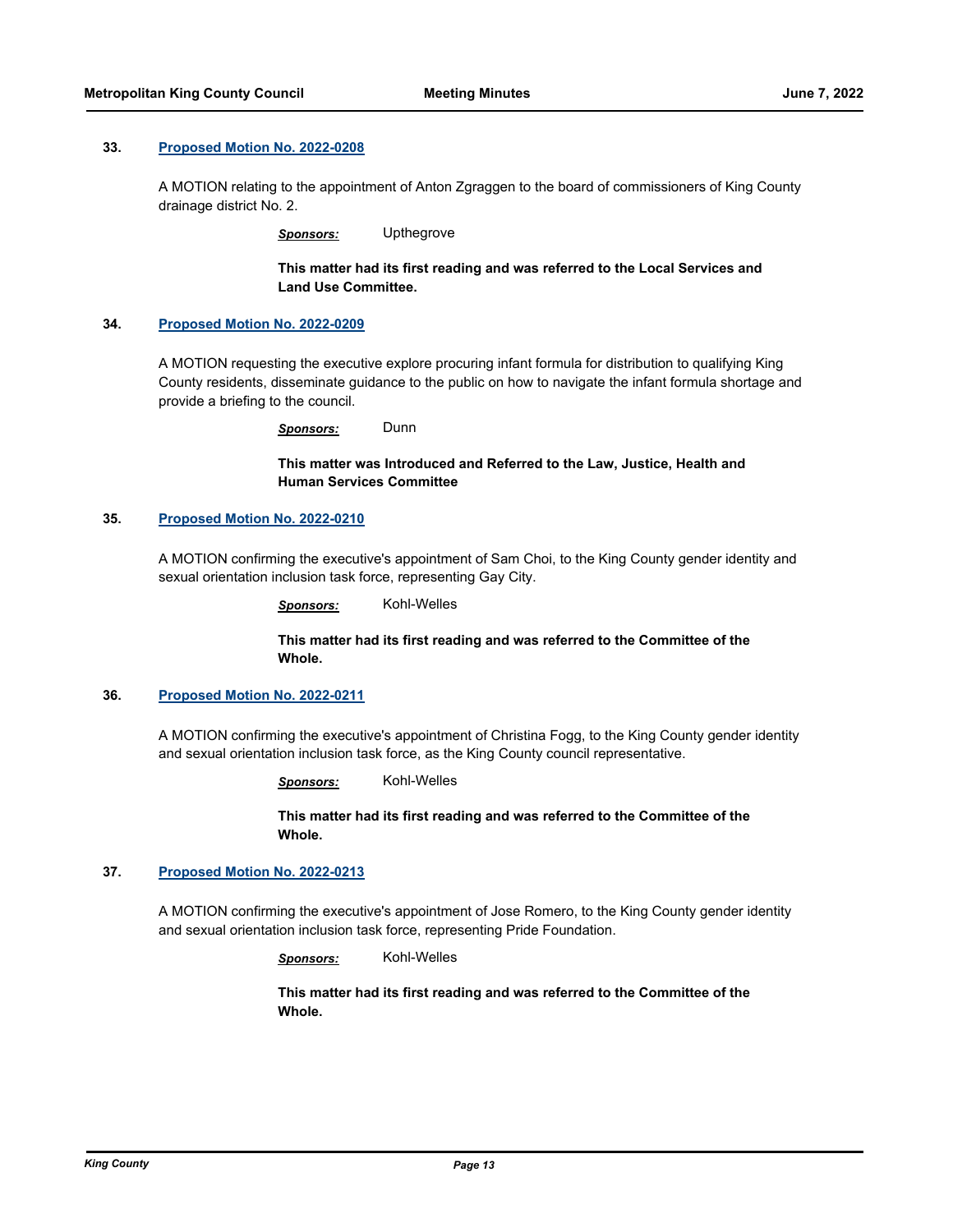#### **38. [Proposed Motion No. 2022-0214](http://kingcounty.legistar.com/gateway.aspx?m=l&id=/matter.aspx?key=23153)**

A MOTION confirming the executive's appointment of Agaiotupu Viena, to the King County gender identity and sexual orientation inclusion task force, representing the United Territories of Pacific Islanders Alliance (U.T.O.P.I.A.).

*Sponsors:* Kohl-Welles

**This matter had its first reading and was referred to the Committee of the Whole.**

## **39. [Proposed Motion No. 2022-0217](http://kingcounty.legistar.com/gateway.aspx?m=l&id=/matter.aspx?key=23165)**

A MOTION requesting the executive to develop a homeless encampment map and dashboard status report and to develop a comprehensive plan to remove homeless encampments.

*Sponsors:* Dunn

## **This matter had its first reading and was referred to the Committee of the Whole.**

### **40. [Proposed Motion No. 2022-0221](http://kingcounty.legistar.com/gateway.aspx?m=l&id=/matter.aspx?key=23172)**

A MOTION requesting the King County executive assess the feasibility of establishing a year-round voluntary safe firearm and ammunition return program within the King County sheriff's office.

*Sponsors:* Dembowski, Zahilay, Kohl-Welles and McDermott

**This matter had its first reading and was referred to the Committee of the Whole.**

### **41. Reports on Special and Outside Committees**

## **Other Business**

## **Land Use Appeal**

## **42. [Proposed Substitute Ordinance No. 2021-0453.2](http://kingcounty.legistar.com/gateway.aspx?m=l&id=/matter.aspx?key=22689)**

AN ORDINANCE concurring with the recommendation of the hearing examiner to approve, subject to conditions, the preliminary plat of Star Lake Heights, located at 3930 S 277th Place, Auburn, department of local services, permitting division file no. PLAT200002.

*Sponsors:* Balducci

*The enacted number is 19457.*

*David Spohr, Hearing Examiner, summarized the appeal and recommendations and answered questions.*

*Darren Carnell, Supervising Attorney, Prosecuting Attorney's Office, briefed the Council and answered questions.*